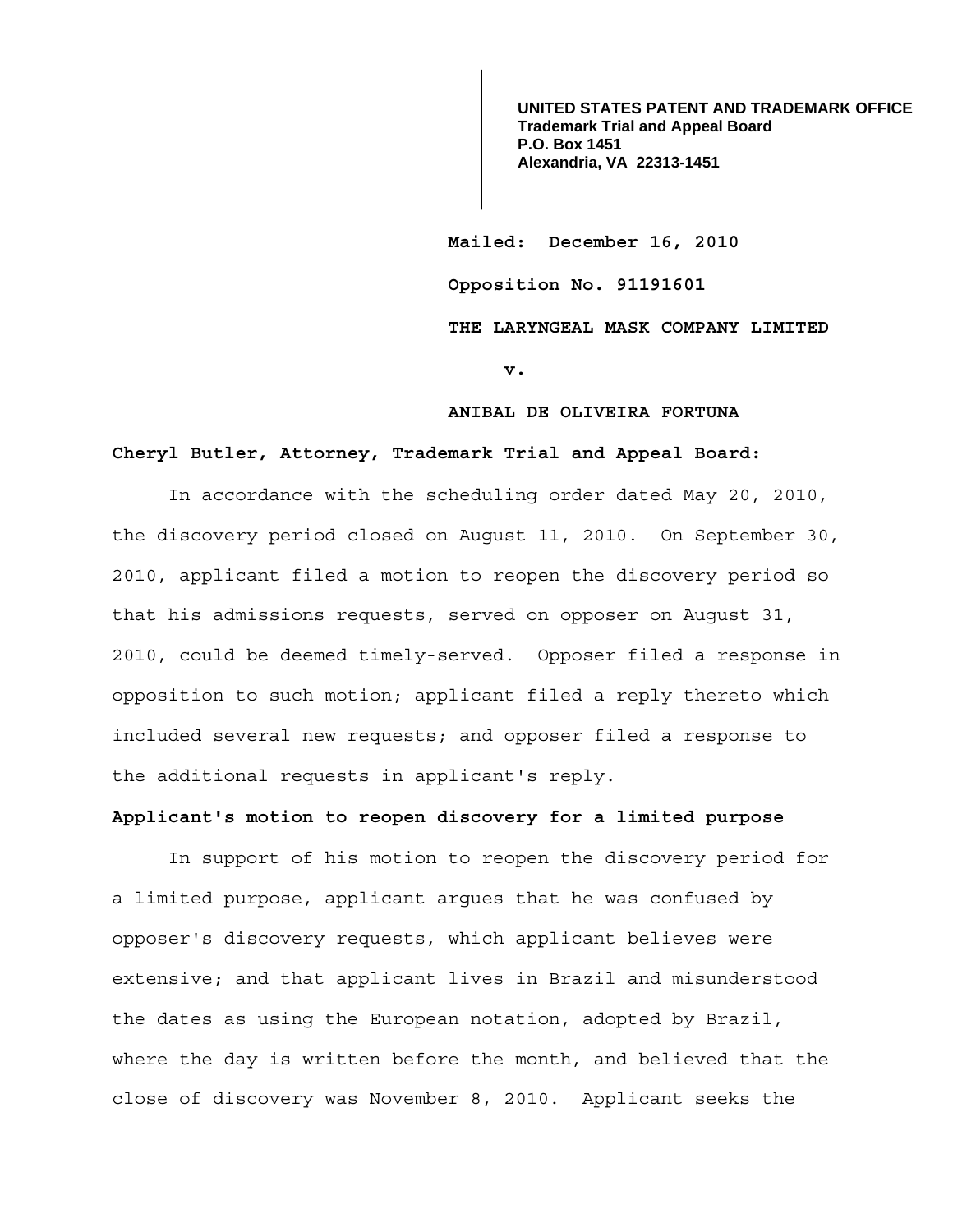È,

limited reopening of the discovery period in order to obtain responses to his late-served admissions requests.

 In response, opposer argues that applicant has not demonstrated excusable neglect, the standard required to be shown to reopen an expired period. Opposer contends that applicant's explanation concerning his misunderstanding of the dates is not plausible because the schedule contains dates such as "9/25/10" which should have put applicant on notice that the U.S. convention for dates was operative because there are not twentyfive months in a year. Opposer also argues that applicant is acting in bad faith because he has failed to take any discovery and because he has stated his plans to call no witnesses; that reopening discovery will needlessly lengthen the proceeding; and that opposer is prejudiced by this delay and the additional resources required to respond to the discovery requests. Opposer contends that any reopening of discovery is futile because applicant did not serve his initial disclosures and is, consequently, precluded from seeking any discovery.

 In reply, applicant again asks for the reopening "in order to provide Opposer time to legally accept and ANSWER TO THE FIRST AND ONLY Applicant's request for Admission to Opposer." $^{\rm 1}$  Opposer further explains that he was also confused by the "successive changes in the date table." Applicant states that his admissions

 $^{\rm 1}$  Although applicant admits he mailed his answers to opposer's third request for admissions on September 13, 2010 instead of September 10, 2010, applicant does not ask for any relief with respect to the late-served admissions.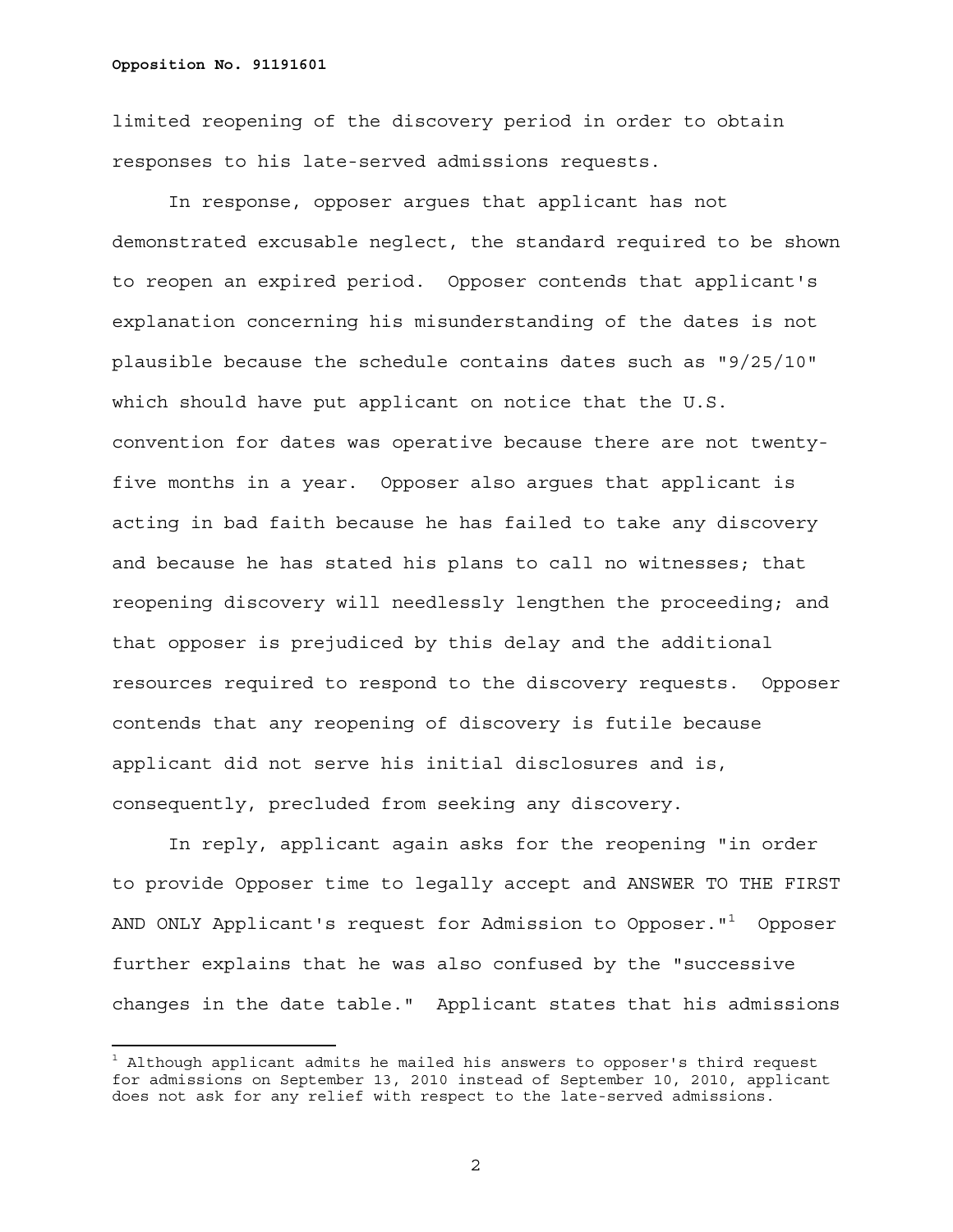a<br>B

requests would provide important evidence for his defense. Applicant has not addressed why he did not make his initial disclosures or otherwise indicated that he has served his initial disclosures.

 Trademark Rule 2.120(a)(3) provides in relevant part that "[a] party must make its initial disclosures prior to seeking discovery."2 *See also Dating DNA LLC v. Imagini Holdings Ltd.*, 94 USPQ2d 1889, 1893 (TTAB 2010). Thus, because applicant has not served his initial disclosures on opposer, applicant may not take discovery. Accordingly, applicant's motion to reopen discovery for a limited purpose is denied.<sup>3</sup>

# **Applicant's request that evidence be entered**

 Applicant, for the first time in his reply on his motion to reopen, asks the Board to acknowledge certain evidence in the nature of an article titled "Practice Guidelines for Management of the Difficult Airway." The article was published in May 2003 in the publication Anesthesiology, V. 98, No. 5.

 $^{\text{2}}$  Initial disclosures required in Board cases are: (i) the name and, if known, the address and telephone number of each individual likely to have discoverable information — along with the subjects of that information — that the disclosing party may use to support its claims or defenses, unless the use would be solely for impeachment; and (ii) a copy  $-$  or a description by category and location — of all documents, electronically stored information, and tangible things that the disclosing party has in its possession, custody, or control and may use to support its claims or defenses, unless the use would be solely for impeachment. Fed. R. Civ. P. 26(a)(1)(A)(i) and (ii). <sup>3</sup> Inasmuch as the ability to take discovery is contingent upon the requirement for service of initial disclosures under Trademark Rule 2.120(a)(3), and has not been met here, the Board need not consider whether applicant has shown excusable neglect so as to reopen the discovery period for the stated, limited purpose.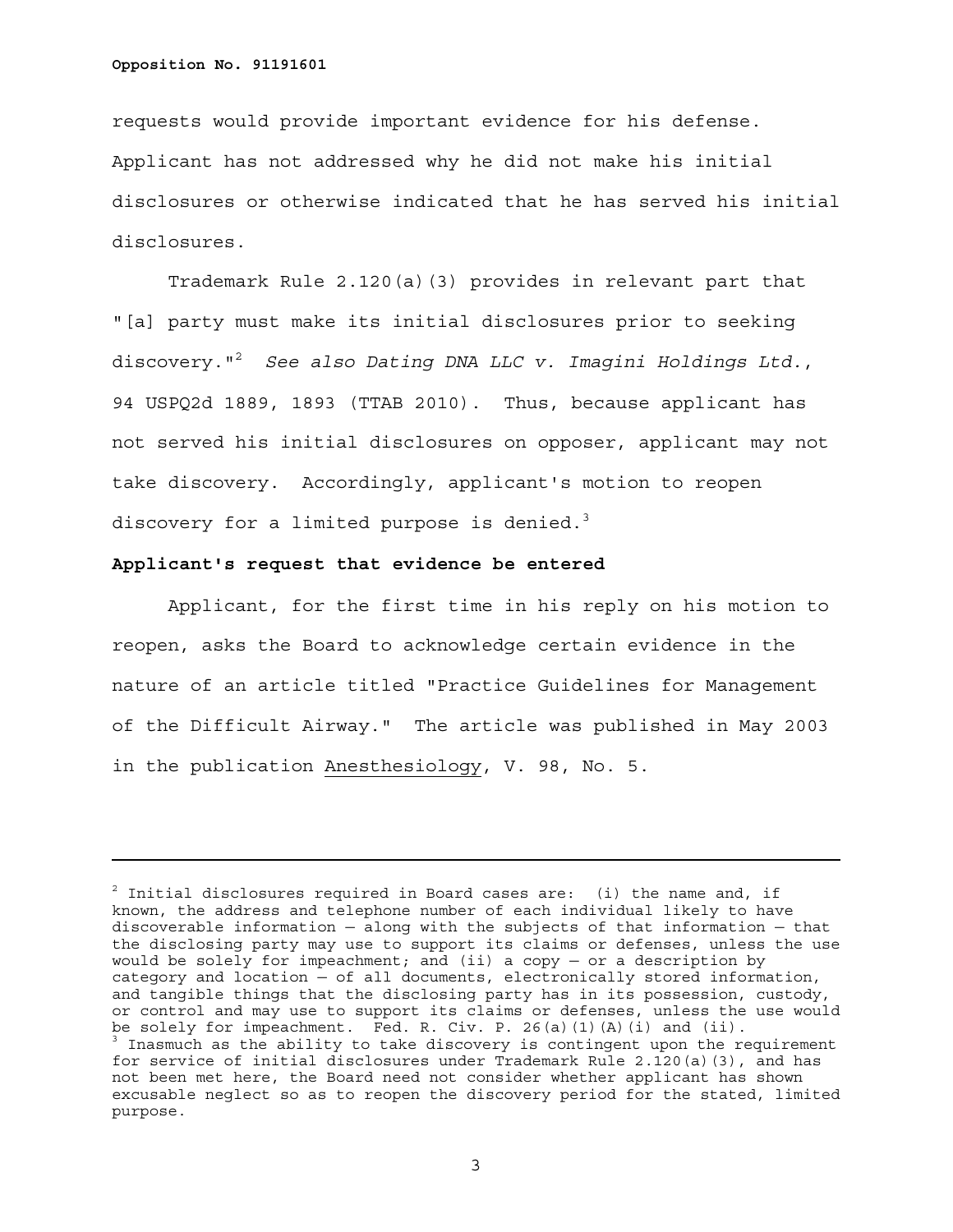a<br>B

 In response to the new matter presented by applicant, opposer moves to strike the request to seek admission of evidence as untimely on the basis that it was not introduced during applicant's assigned testimony period, and improper because it was not introduced by way of a notice of reliance. $4$ 

 A party may not take testimony or submit evidence except during its assigned testimony (*e.g.*, trial) period.<sup>5</sup> Trademark Rule 2.121(a). In accordance with the schedule in the Board's order of October 5, 2010, applicant's thirty-day testimony period was set to close on February 13, 2011 (opening on January 15, 2011).

 Accordingly, applicant's submission of the article is premature and cannot be entered as evidence in this case at this time. Opposer's motion to strike is granted without prejudice. That is, for the reasons stated above, applicant's submission is not entered as evidence at this time. However, applicant may submit the article under a notice of reliance during his assigned testimony period which, in view of the suspension discussed below, may be reset at for a different time. Applicant is referred to TBMP § 704.08 for information concerning introduction of printed publications during the assigned testimony period.

<sup>4</sup> Opposer also characterizes applicant's reply as including a motion to compel responses to the late-served admissions requests. However, the Board does not interpret applicant's reply in such a manner.<br>
<sup>5</sup> A cortain queention, not at issue have evist

A certain exception, not at issue here, exists with respect to a plaintiff's pleaded registration. *See* Trademark Rule 2.122(d)(1).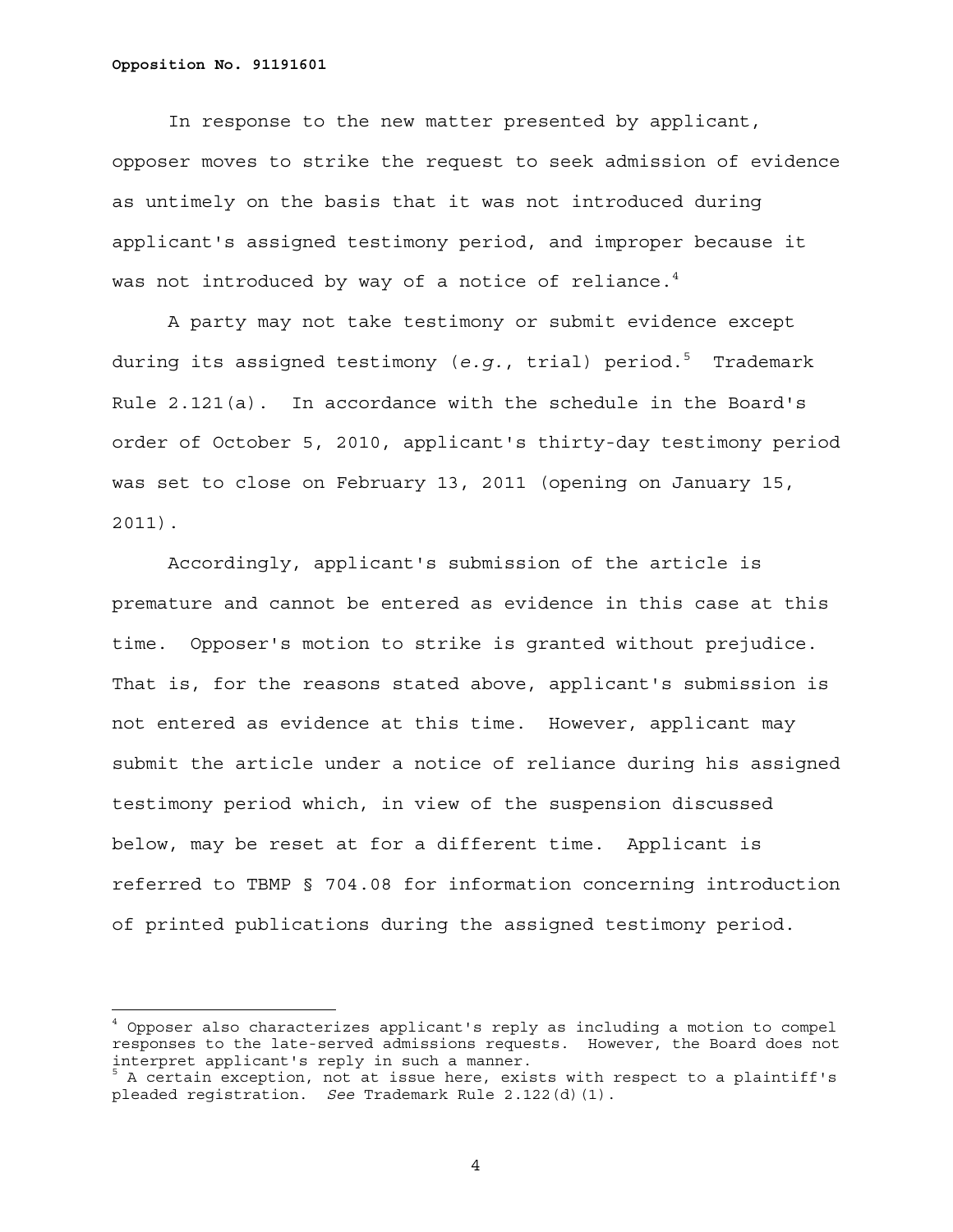## **Proceedings are suspended**

 Proceedings herein are suspended pending disposition of opposer's motion for summary judgment, filed October 29, 2010. Applicant filed a response on December 10, 2010. A reply, if any, is due in accordance with Trademark Rule 2.127(e)(1) and based on the December 10th response date. Any paper filed during the pendency of this motion which is not relevant thereto will be given no consideration. *See* Trademark Rule 2.127(d).

# **Information about Board proceedings**

 The Board notes that applicant is representing himself. The following procedural information is provided to assist applicant in better understanding procedural requirements.

### NATURE OF BOARD PROCEEDINGS

 Applicant is advised that an inter partes proceeding before the Board is similar to a civil action in a Federal district court. There are pleadings, a wide range of possible motions; discovery (a party's use of discovery depositions, interrogatories, requests for production of documents and things, and requests for admission to ascertain the facts underlying its adversary's case), a trial, and briefs, followed by a decision on the case. The Board does not preside at the taking of testimony. Rather, all testimony is taken out of the presence of the Board during the assigned testimony, or trial, periods, and the written transcripts thereof, together with any exhibits thereto, are then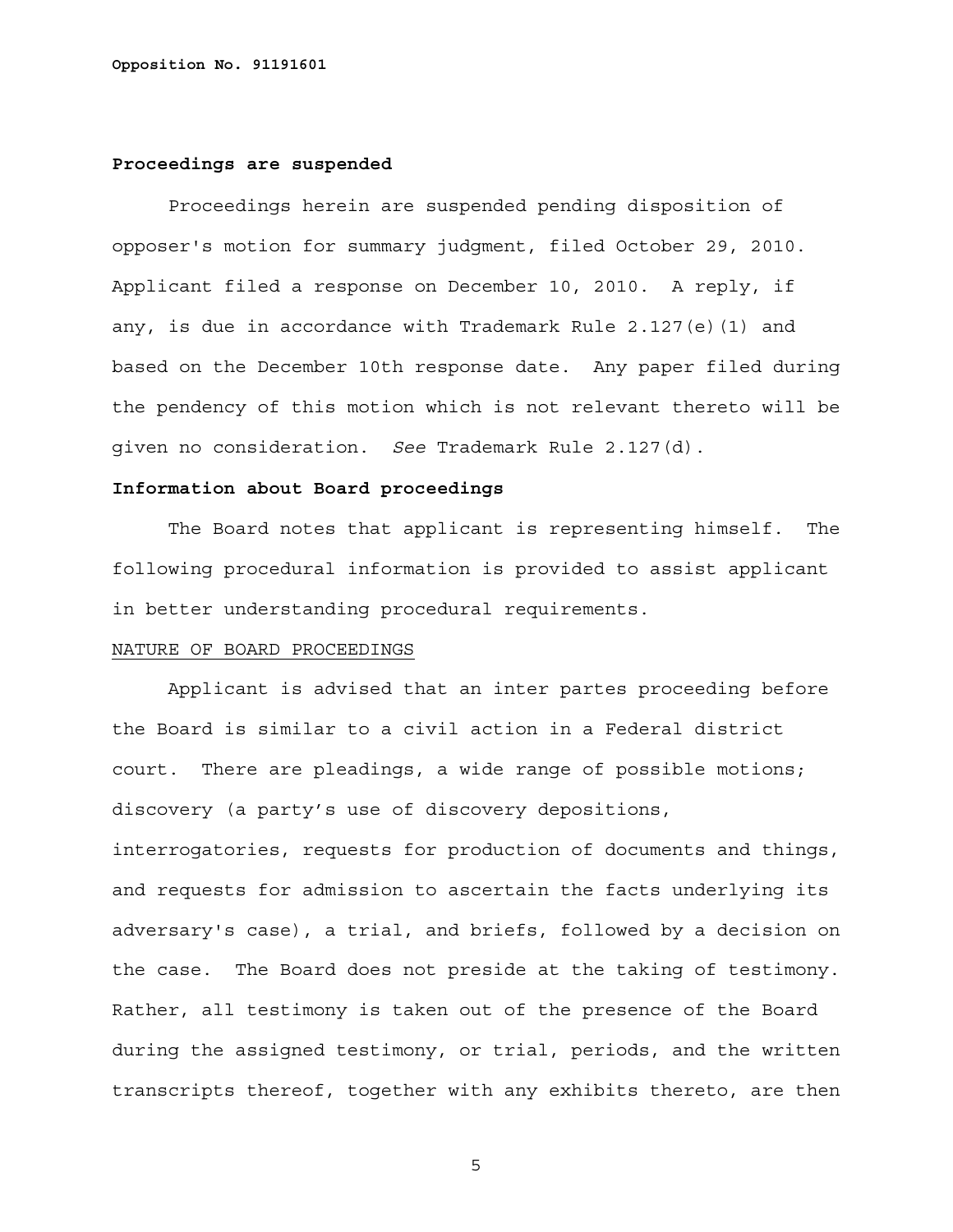È,

filed with the Board. No paper, document, or exhibit will be considered as evidence in the case unless it has been introduced in evidence in accordance with the applicable rules. $^6$ 

## REQUIREMENT FOR SERVICE OF PAPERS

 The service requirements are set forth in Trademark Rule 2.119. Trademark Rules 2.119(a) and (b) and require that every paper filed in the Patent and Trademark Office in a proceeding before the Board must be served upon the attorney for the other party, or on the party if there is no attorney, and proof of such service must be made before the paper will be considered by the Board.

 Consequently, copies of all papers which either party may subsequently file in this proceeding must be accompanied by a signed statement indicating the date and manner in which such service was made. $^7$  Strict compliance with Trademark Rule 2.119 is required in all further papers filed with the Board. The Board will accept, as prima facie proof that a party filing a paper in a Board inter partes proceeding has served a copy of the paper upon every other party to the proceeding, a statement signed by the filing party, or by its attorney or other authorized representative, clearly stating the date and manner in which service was made. This written statement should take the form of a "certificate of service" which should read as follows:

 $^6$  As applicant is now aware, the printed publication he seeks to enter cannot be made part of the evidentiary record at this time because it must be introduced during applicant's testimony period in the proper manner.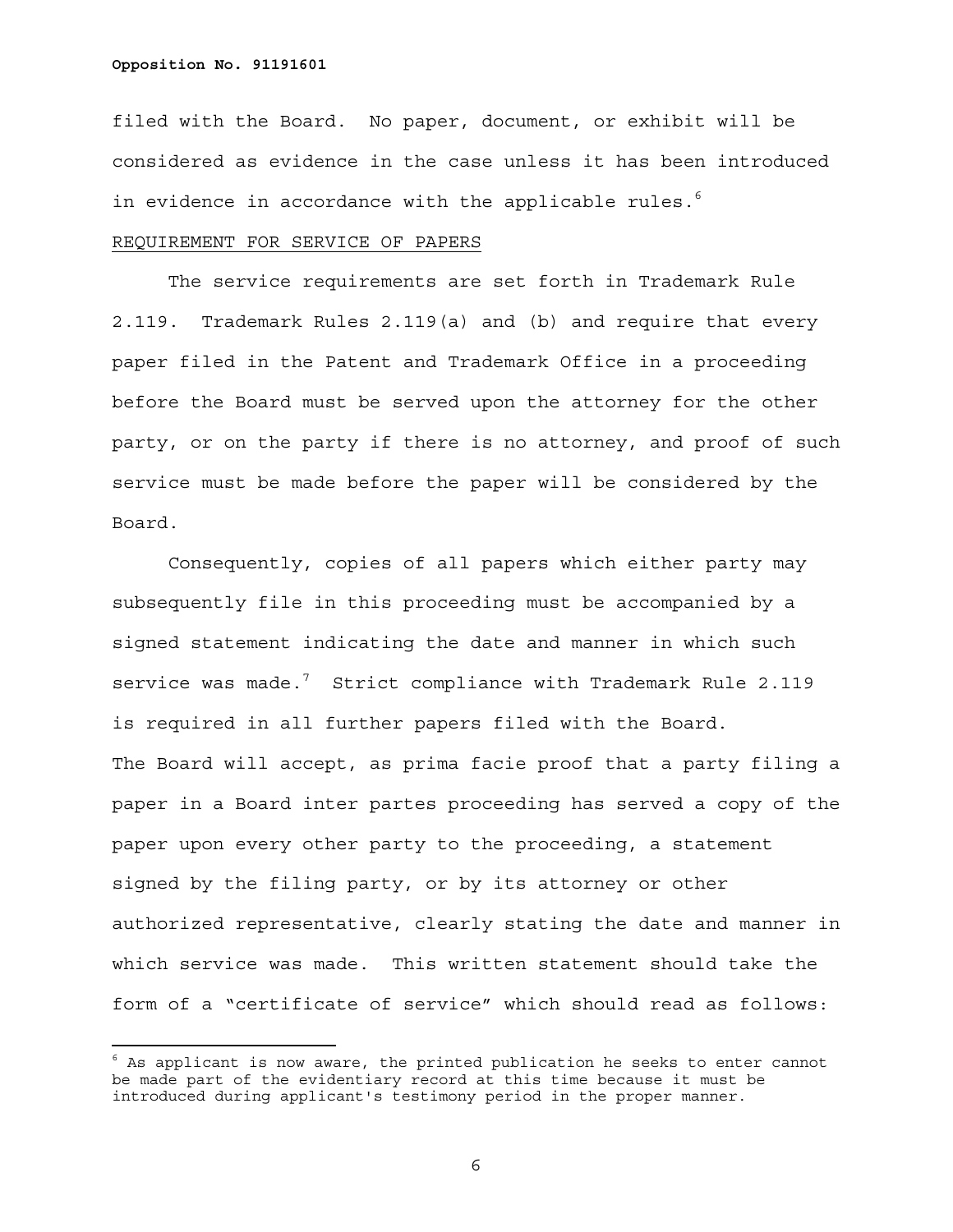The undersigned hereby certifies that a true and correct copy of the foregoing [insert title of document] was served upon opposer by forwarding said copy, via first class mail, postage prepaid to: [insert name and address].

The certificate of service must be signed and dated. *See also* TBMP § 113 (2d ed. rev. 2004).

#### OPTION OF E-MAIL SERVICE

 The parties may agree to the email service option now available under Trademark Rule 2.119(b)(6) ("Electronic transmission when mutually agreed upon by the parties."). Should the parties decide to continue using traditional service options, the parties may consider agreeing at least to courtesy email notification when any paper is served. $8$ 

## THE BOARD'S STANDARDIZED PROTECTIVE ORDER IS IN PLACE

 The Board's standard protective order is in place in this case governing the exchange of confidential and proprietary information and materials. The parties may substitute a stipulated protective agreement (signed by both parties). However, the Board will not become involved in a dispute over any substitution in view of the existence of the Board's standardized protective order.

#### REPRESENTATION

 $^7$  The Board notes that applicant included a certificate of service with his filings and appears aware of this requirement.

<sup>&</sup>lt;sup>8</sup> Where the parties agree to service by email, the additional five days to for responding is not available. See Trademark Rule 2.119(c); and TBMP § 113 (2d ed. rev. 2004).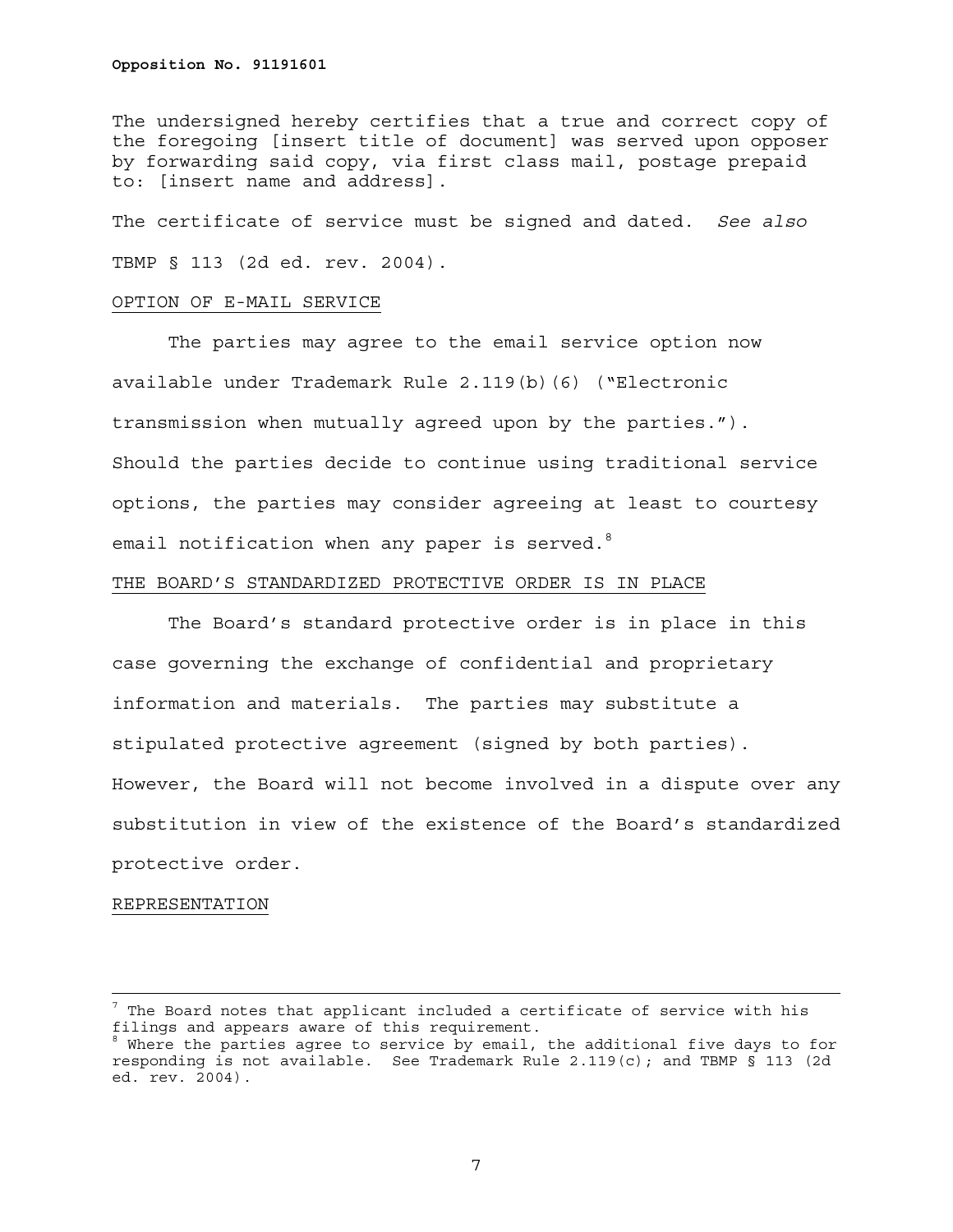The Board notes applicant is representing himself. Applicant may do so. However, it should also be noted that while Patent and Trademark Rule 11.14 permits any person to represent itself, it is generally advisable for a person who is not acquainted with the technicalities of the procedural and substantive law involved in an opposition proceeding to secure the services of an attorney who is familiar with such matters. The Patent and Trademark Office cannot aid in the selection of an attorney. In addition, as the impartial decision maker, the Board may not provide legal advice, though may provide information as to procedure.

### ELECTRONIC RESOURCES

 All parties may refer to the Trademark Trial and Appeal Board Manual of Procedure (TBMP) and the Trademark Rules of Practice, both available on the USPTO website, www.uspto.gov. The TTAB homepage provides electronic access to the Board's standardized protective order, a chart of the new rules and the text of the new rules (effective August 31, 2007 and November 1, 2007), and answers to frequently asked questions. Other useful databases include the ESTTA filing system for Board filings and TTABVUE for status and prosecution history.

 The Board's records are public records. Thus, applicant may use the TTABVUE database to view other cases to get an idea of the course of Board proceedings.